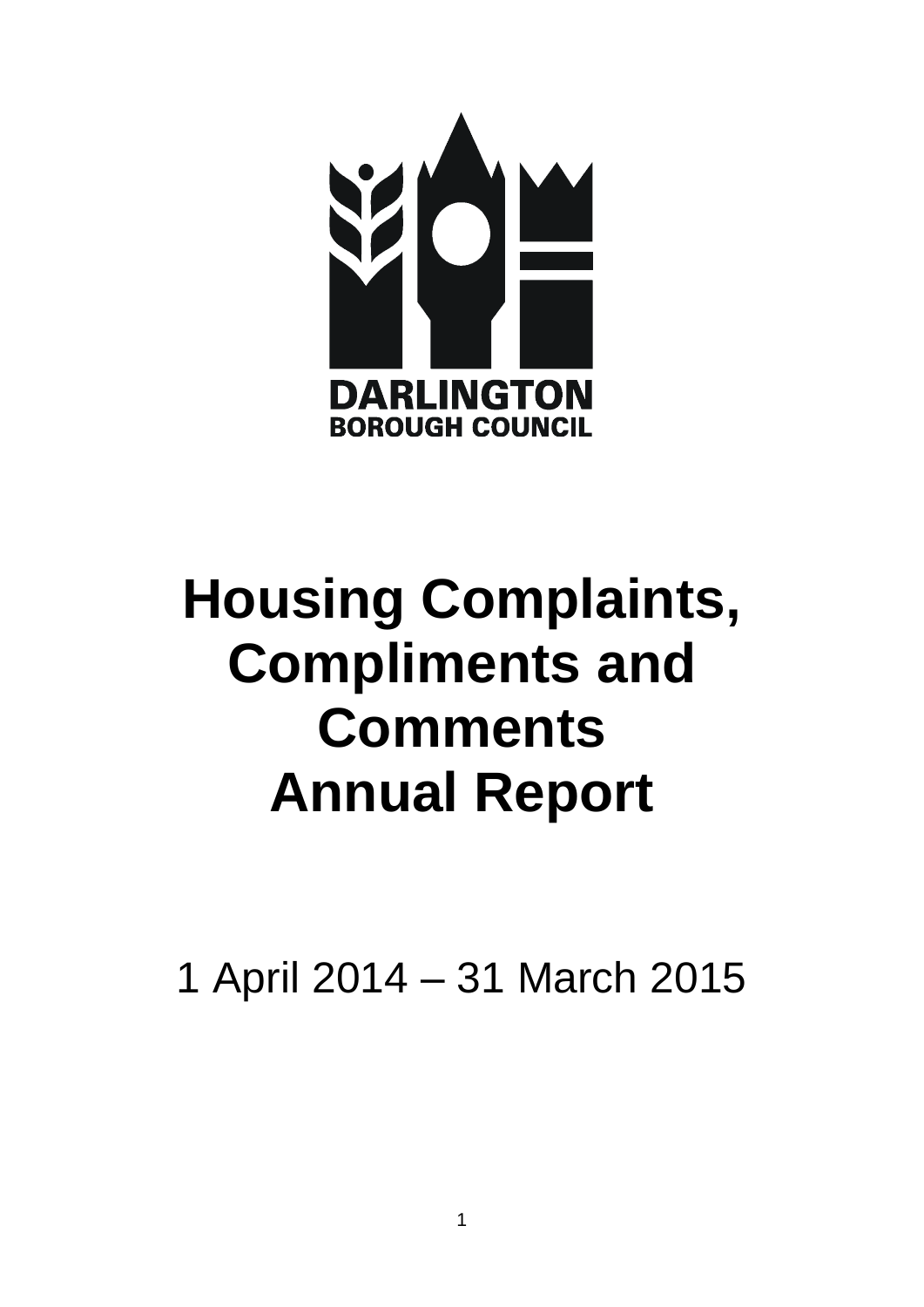# **Contents**

# Page

| Housing Complaints, Compliments and Comments Procedure 3  |  |
|-----------------------------------------------------------|--|
|                                                           |  |
|                                                           |  |
|                                                           |  |
| Performance against the Corporate Complaints, Compliments |  |
|                                                           |  |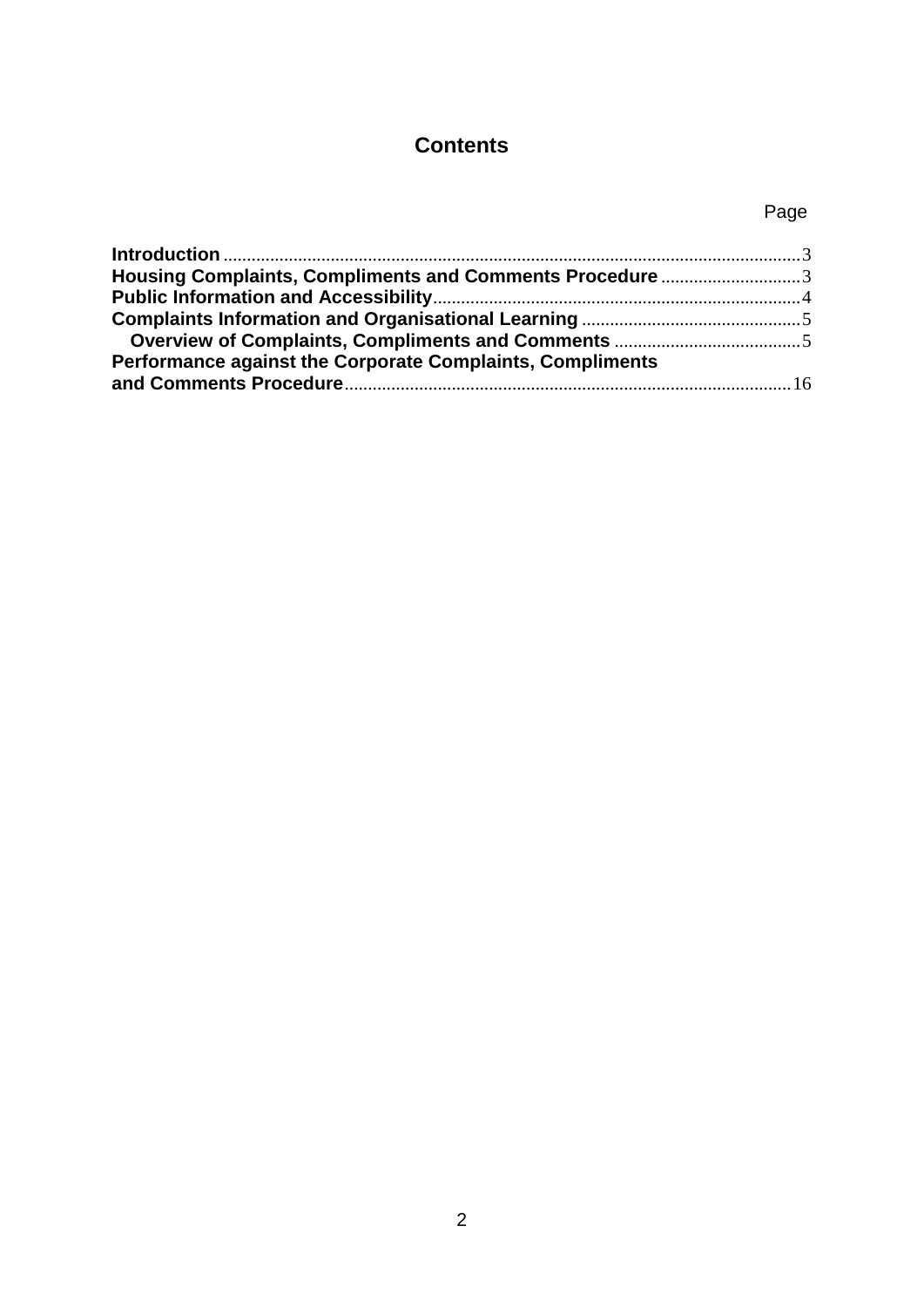# <span id="page-2-0"></span>**Introduction**

This report provides an analysis of the complaints, compliments and comments received by the Council during 2014/15 under the Housing Complaints, Compliments and Comments Procedure (the procedure). The purpose of the report is to identify topics and trends in relation to complaints; identify areas of organisational learning that have taken place over the past year as a result of the complaints received and make further recommendations based on trend data to improve services. The report also highlights any areas of good practice and seeks to identify topics and trends in relation to comments made by members of the public so that the Council can take action where appropriate to improve services.

In addition to the statistical information presented in this report it is important to recognise the work of the Complaints and Information Governance (CIG) Team that underpins this in terms of promoting an organisational culture in which complaints are recognised, accepted, owned and resolved as efficiently and as close to the point of service delivery as possible. This also enables the Council to collect accurate information on complaints in order to identify topics and trends and improve services accordingly.

# <span id="page-2-1"></span>**Housing Complaints, Compliments and Comments Procedure**

The procedure sets out how the Council will deal with complaints, compliments and comments received about the Council as a social landlord (as well as in respect of its ownership and management of leasehold housing).

The procedure has three stages. Stage 1 is a local resolution stage where we try to resolve those complaints that cannot be resolved immediately as part of our day to day business. Stage 1 complaints are dealt with locally, that is within the service being complained about. We aim to resolve the majority of complaints at Stage 1 of the procedure.

Stage 2 is a formal investigation stage where complaints will usually be investigated by the Complaints and Information Governance Manager or another officer independent of the service being complained about.

Stage 3 is a mandatory stage between the Council and the Housing Ombudsman. This is referred to as the 'designated person' or 'democratic filter'. The designated person or democratic filter can be an MP, a local Councillor or a recognised Tenant Panel. This has to be decided locally and should be agreed as part of the Council's local offer with the Tenants' Board. In Darlington it was agreed with Jenni Chapman MP, Councillor Copeland, as the relevant portfolio holder, and the Tenants' Board that this function would be performed by a recognised Tenant Panel (from here onwards referred to as the Tenants' Complaints Panel).

Should a tenant remain dissatisfied with the Council's response to their complaint, they will be required to refer the matter to the Tenants' Complaints Panel. The Tenants' Complaints Panel may help resolve the complaint directly, refer the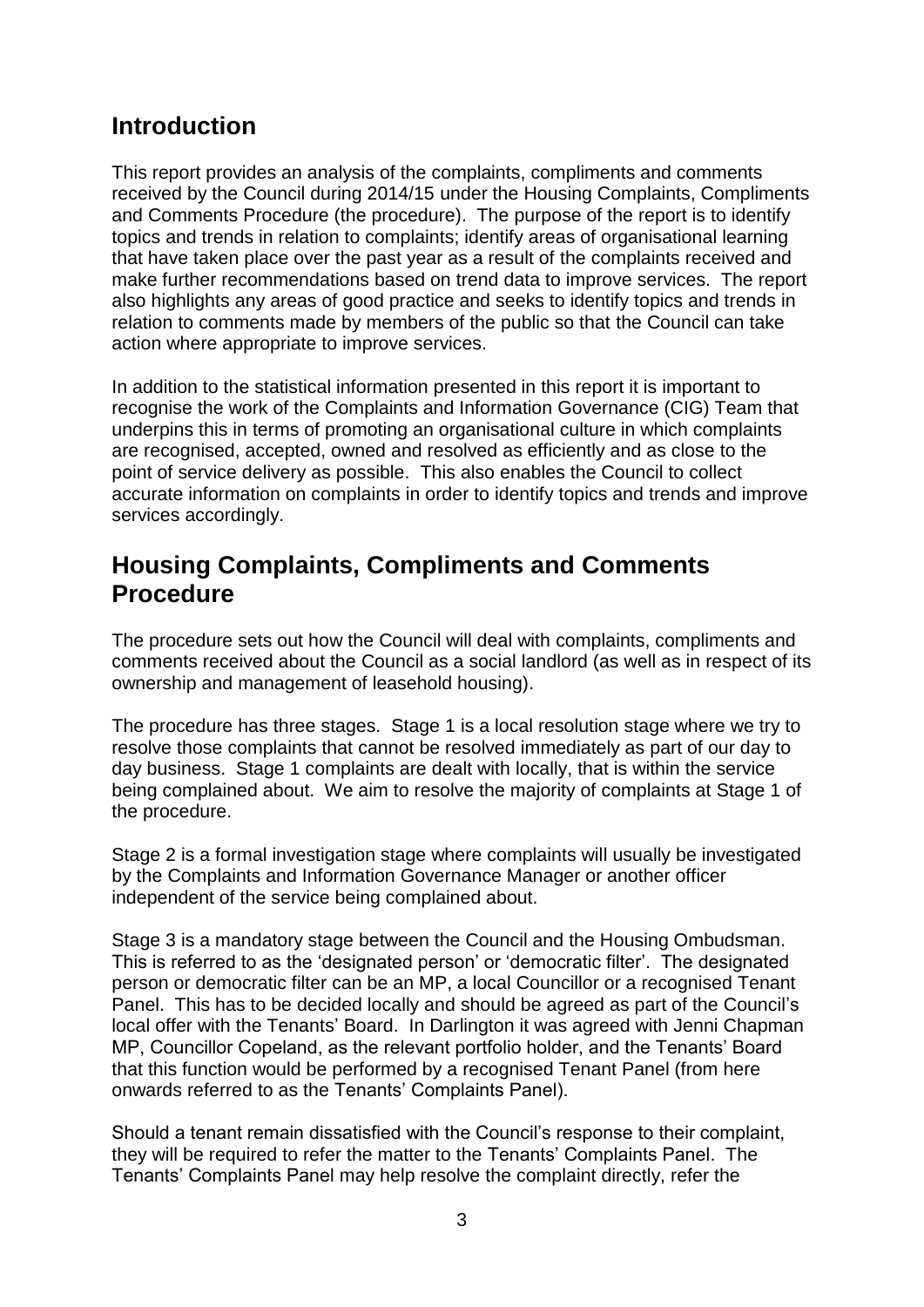complaint to the Housing Ombudsman or decide to do neither. If the Tenants' Complaints Panel decides not to take any action the complainant will be entitled to refer the matter to the Housing Ombudsman directly. The complainant will also be able to approach the Housing Ombudsman directly in cases where eight weeks have elapsed since the Council's response to their complaint at Stage 2 of the procedure.

# <span id="page-3-0"></span>**Public Information and Accessibility**

We are committed to making sure that everyone has equal access to all our services. To help make sure the Council's complaints procedures are easily accessible we have produced two leaflets (one for children and young people and one for adults) covering all Council services to reflect the single point of access for complainants within the Council. The leaflets are available in all Council buildings. They have been written in line with the Plain English Campaign standards. The title is written in the most commonly used community languages and it contains details on how to access the information in other formats, for example, large print, audio and **Braille** 

Information is available on the Council's website which contains an electronic form people can use to make a complaint, pay someone a compliment or pass comment on Council services. People may make a complaint in any format they wish. This can be in writing, email, via the web, over the phone, in person or by any other reasonable means.

The Complaints and Information Governance Manager can arrange advocates and interpreters (including British Sign Language interpreters) where appropriate.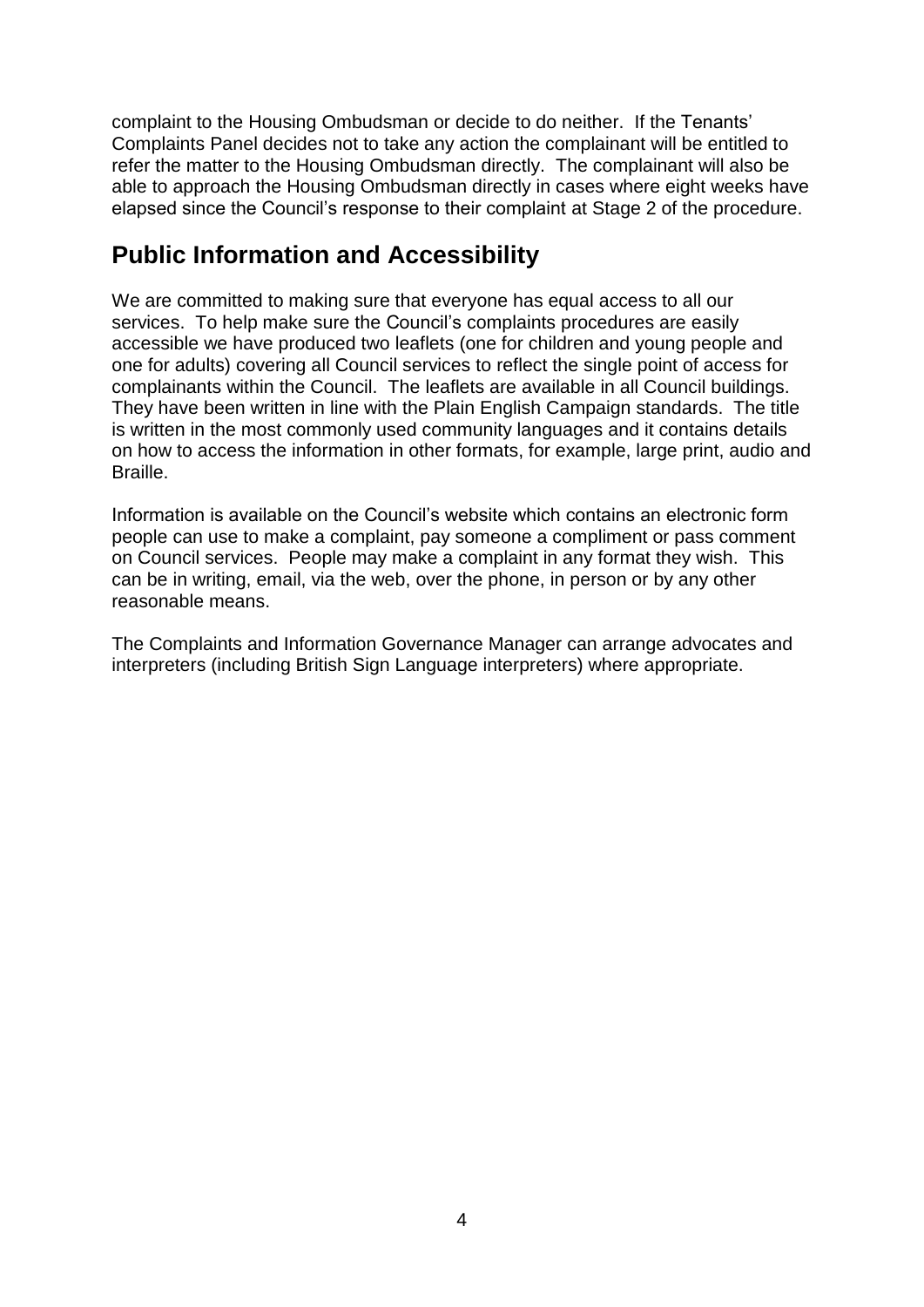# <span id="page-4-0"></span>**Complaints Information and Organisational Learning**

# **Overview of Complaints, Compliments and Comments**

<span id="page-4-1"></span>Between 1 April 2014 and 31 March 2015 the Council received a total of 106 complaints under the procedure compared to 101 in 2013/14. A total of 13 complaints were investigated at Stage 2 of the procedure. 12 were escalated to Stage 2 following the Stage 1 investigation and one was considered directly at Stage 2. Two complaints were escalated to Stage 3 of the procedure following the Stage 2 investigation. The Council also received 47 compliments under the procedure compared to 49 in 2013/14 and 9 comments compared to 8 in 2013/14.

A breakdown of the total number of complaints received by service is provided below.



#### **Complaints by Service - Housing & Building Services**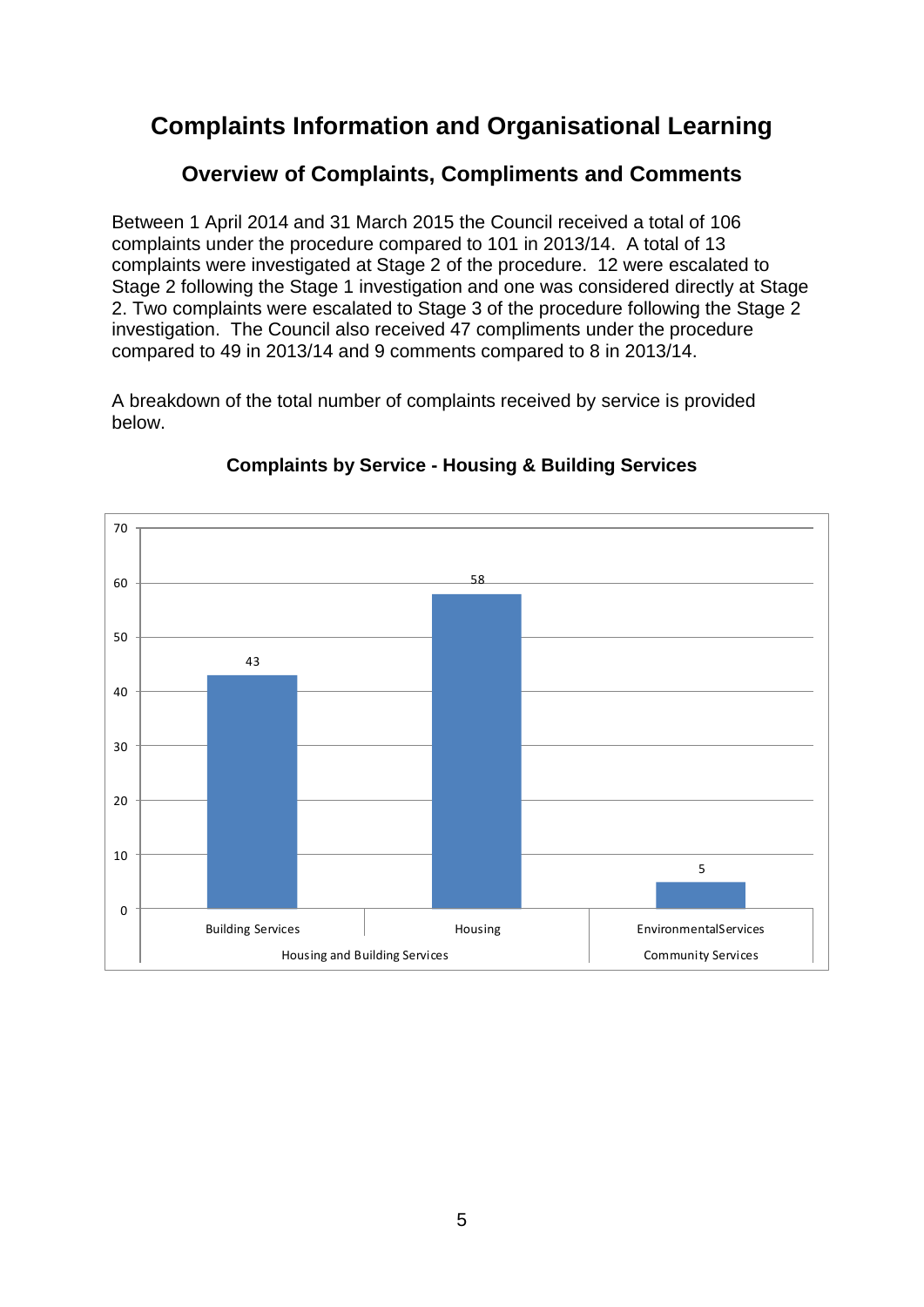

#### **Complaints by Team – Building Services**

 The most common cause of complaint remained delays in undertaking, the quality of and communication in relation to responsive repair work.

#### **Complaints by Team - Environmental Services**

Five complaints were received for Grounds Maintenance; these concerned the standard of works undertaken.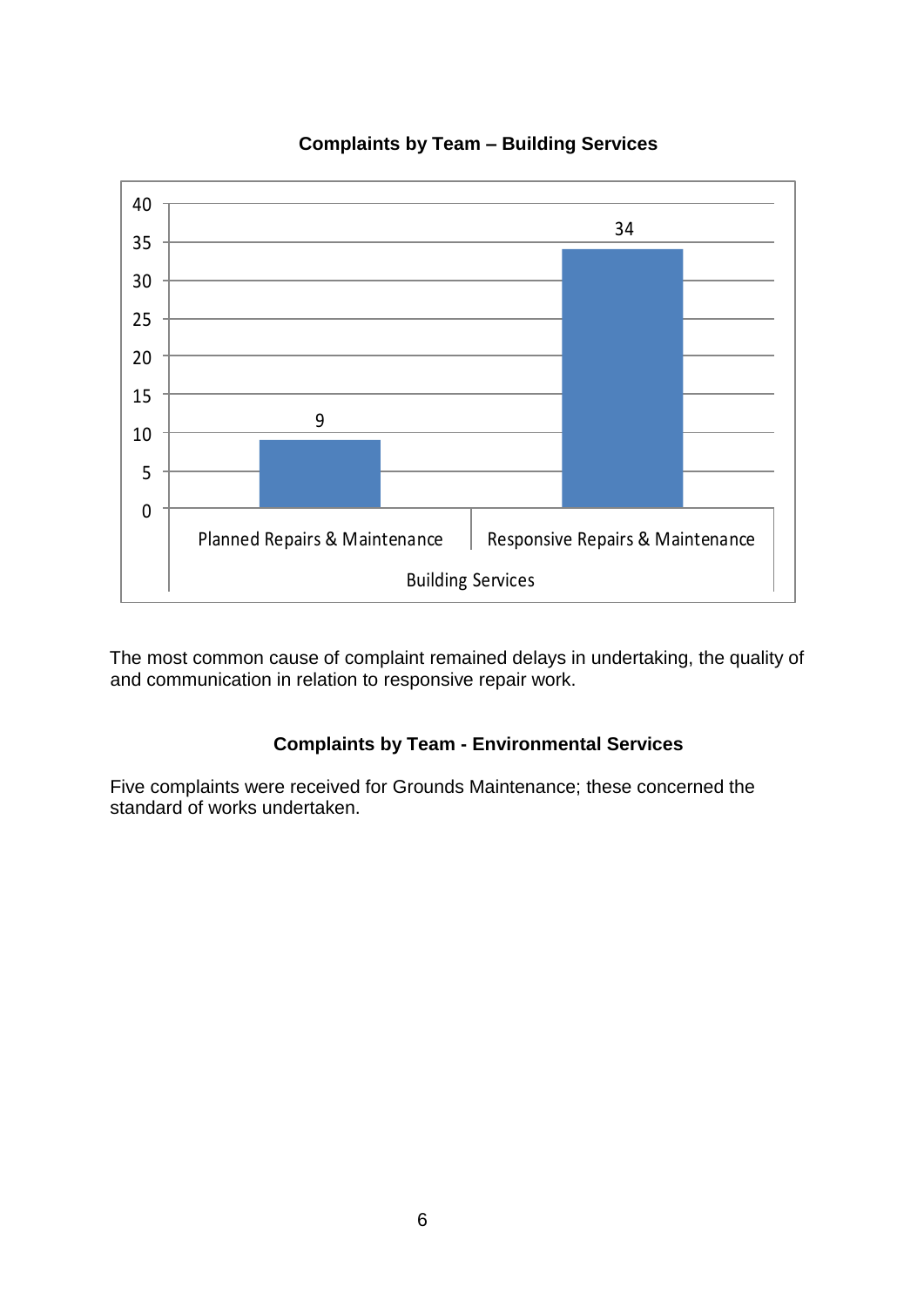

#### **Complaints by Team - Housing Services**

 Four complaints for Housing Management were about miscalculation of rent, there were no other discernable themes.

 The most common cause of complaints for Repairs & Maintenance were also delays in undertaking, the quality of and communication in relation to repair work. These complaints primarily relate to services provided by external contractors.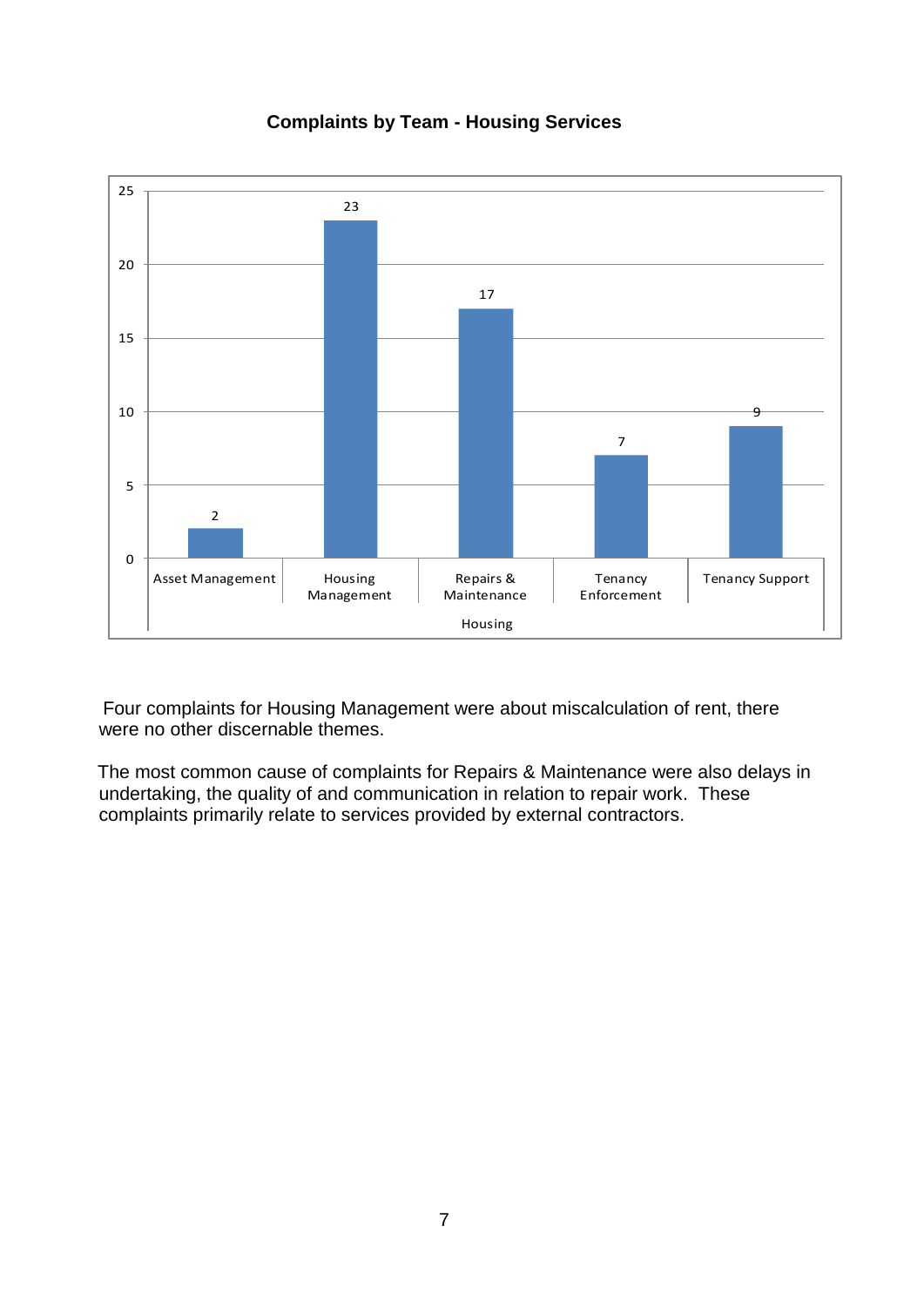

### **Compliments by Service – Housing & Building Services**

Compliments were primarily for the level of service provided and the friendly and helpful attitude of staff.



## **Compliments by Team – Building Services**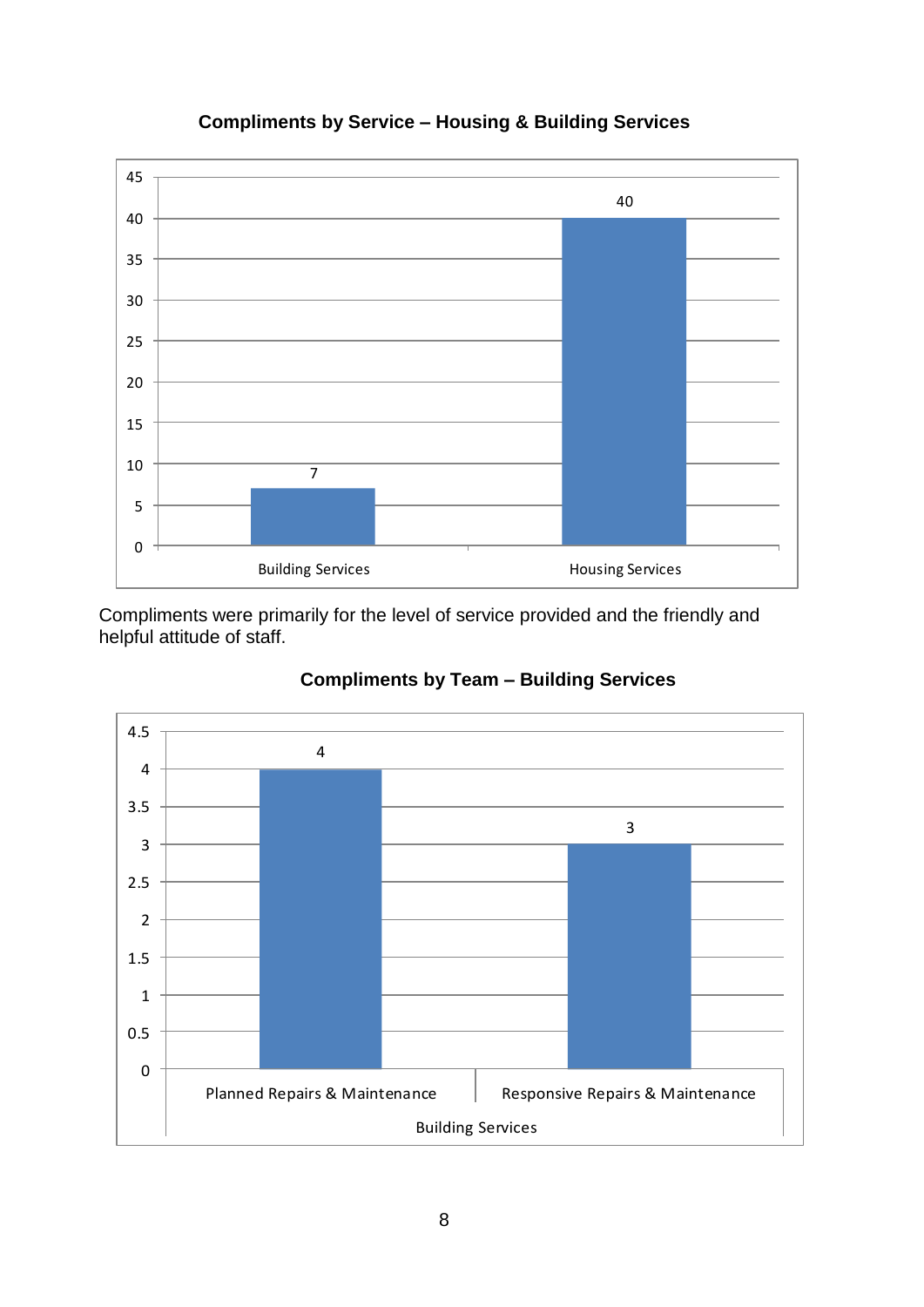

## **Compliments by Team – Housing Services**

**Comments by Service - Housing & Building Services**



There were no discernable themes in the comments received for Housing & Building Services.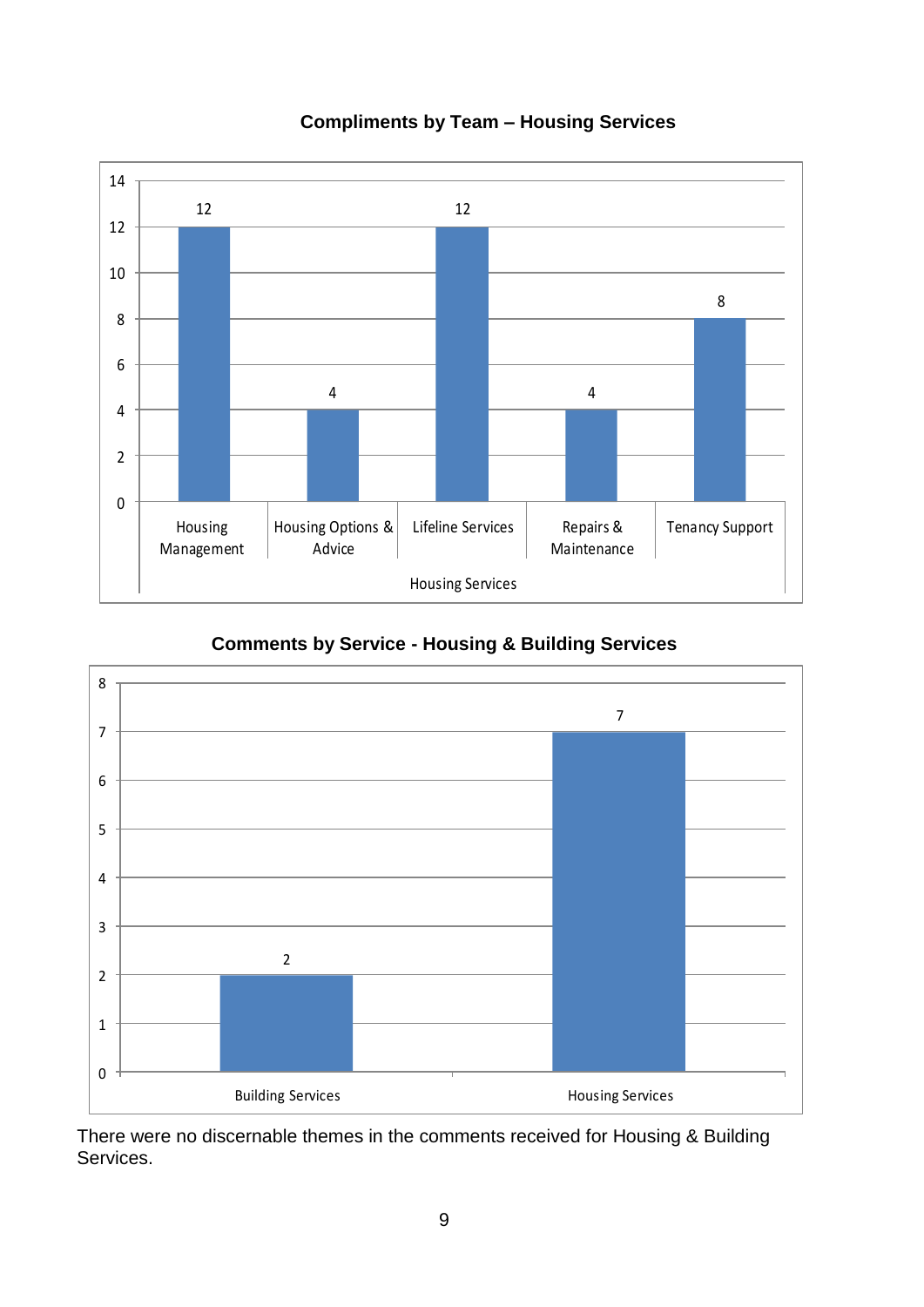

# **Comments by Team - Building Services**

## **Comments by Team – Housing Services**

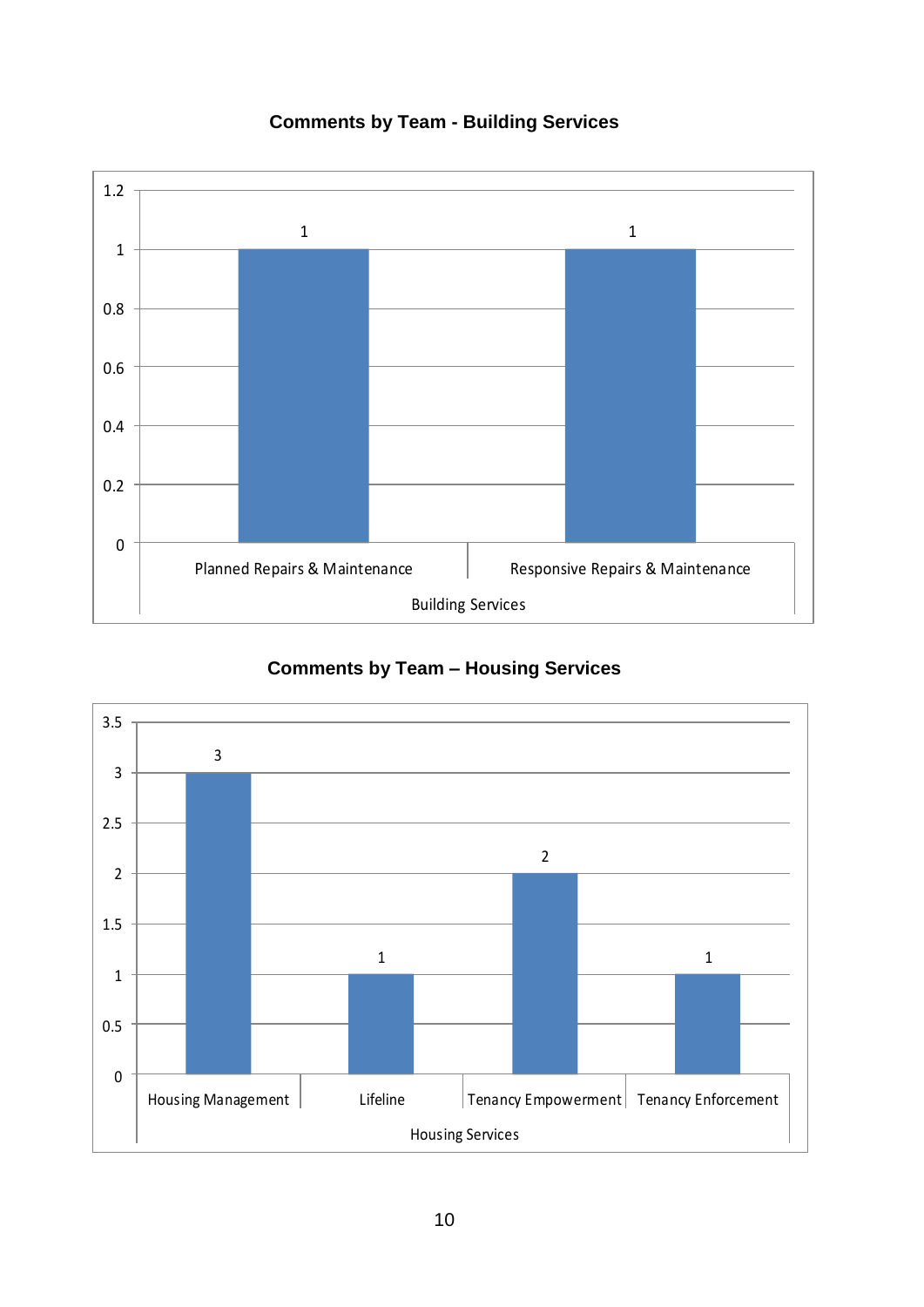# **Complaints by Stage**

The below graph shows the number of complaints received at each stage of the procedure during 2014/15.

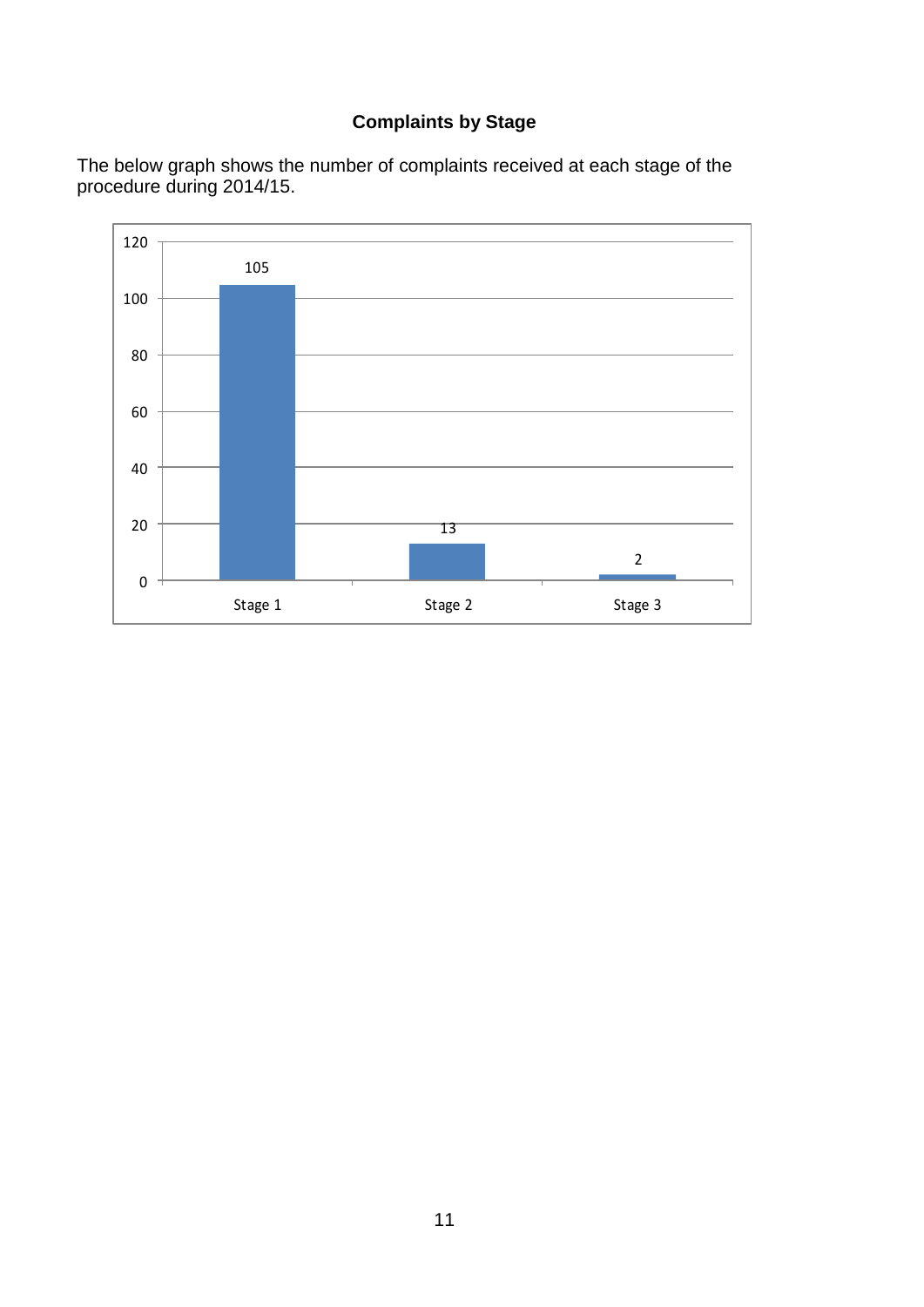# **Complaints by Outcome**

The below tables show the decisions reached on complaints during 2013/14.

# **Stage 1**

| Service Area/Team                                               | Inconclusive | <b>Not Upheld</b> | <b>Partially Upheld</b> | Upheld   | Withdrawn | <b>Total</b> |
|-----------------------------------------------------------------|--------------|-------------------|-------------------------|----------|-----------|--------------|
| Neighbourhood Services & Resources                              | 0            | 0                 |                         | $\Omega$ | $\Omega$  |              |
| <b>Community Services</b>                                       |              |                   |                         |          |           |              |
| <b>Environmental Services</b>                                   |              |                   |                         |          |           |              |
| <b>Grounds Maintenance</b>                                      |              |                   |                         |          |           |              |
| <b>Total for Grounds Maintenance</b>                            |              |                   |                         |          |           |              |
| <b>Total for Environmental Services</b>                         |              |                   |                         |          |           |              |
| <b>Total for Community Services</b>                             | n            |                   |                         |          |           |              |
| Housing & Building Services                                     |              | U                 |                         |          |           |              |
| <b>Building Services</b>                                        |              |                   |                         |          |           |              |
| Planned Repairs & Maintenance                                   |              |                   |                         |          |           |              |
| <b>Total for Planned Repairs &amp;</b><br><b>Maintenance</b>    |              |                   |                         |          |           |              |
| Responsive Repairs &<br>Maintenance                             | U            | 2                 | ∩                       | 14       | 2         | 18           |
| <b>Total for Responsive Repairs &amp;</b><br><b>Maintenance</b> | Ω            | 2                 |                         | 14       | 2         | 18           |
| <b>Total for Building Services</b>                              |              |                   |                         | 18       |           | 24           |
| <b>Housing Services</b>                                         |              |                   |                         |          |           |              |
| Asset Management                                                |              |                   |                         |          |           |              |
| <b>Total for Asset Management</b>                               |              |                   |                         |          |           |              |
| <b>Housing Management</b>                                       |              |                   |                         |          |           | 17           |
| <b>Total for Housing Management</b>                             |              |                   |                         |          |           | 17           |
| Repairs & Maintenance                                           |              |                   |                         |          |           | 10           |
| <b>Total for Repairs &amp; Maintenance</b>                      |              |                   |                         |          |           | 10           |
| <b>Tenancy Enforcement</b>                                      |              |                   |                         |          |           |              |
| <b>Total for Tenancy Enforcement</b>                            |              |                   |                         |          |           |              |
| <b>Tenancy Support</b>                                          |              |                   |                         |          |           |              |
| <b>Total for Tenancy Support</b>                                |              |                   |                         |          |           |              |
| <b>Total for Housing Services</b>                               |              |                   | 10                      | 14       |           | 37           |
| <b>Total for Housing &amp; Building Services</b>                |              |                   | 11                      | 32       |           | 61           |
| Total for Neighbourhood Services &<br><b>Resources</b>          |              |                   | 11                      | 36       |           | 65           |
| <b>Total</b>                                                    | 3            | 7                 | 11                      | 36       |           | 65           |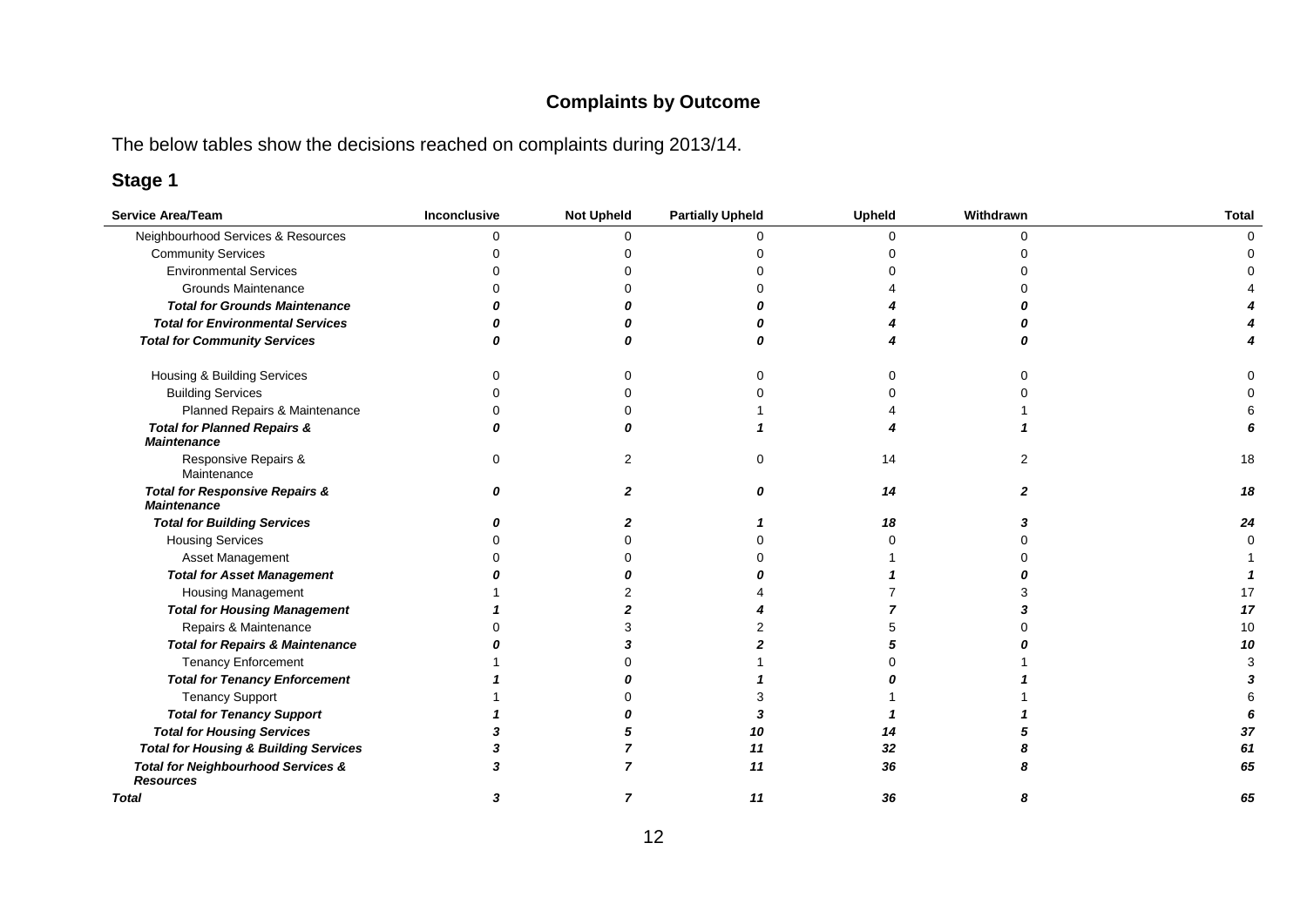# **Stage 2**

| Service Area/Team                                                 | Inconclusive | <b>Not Upheld</b> | <b>Partially Upheld</b> | <b>Upheld</b> | Withdrawn | <b>Total</b> |
|-------------------------------------------------------------------|--------------|-------------------|-------------------------|---------------|-----------|--------------|
| Neighbourhood Services & Resources                                | n            | 0                 |                         | ∩             | 0         |              |
| Housing & Building Services                                       |              |                   |                         |               |           |              |
| <b>Building Services</b>                                          |              |                   |                         |               |           |              |
| Planned Repairs & Maintenance                                     |              |                   |                         |               |           |              |
| <b>Total for Planned Repairs &amp; Maintenance</b>                |              |                   |                         |               |           |              |
| Responsive Repairs &<br>Maintenance                               | 0            | U                 |                         |               |           |              |
| <b>Total for Responsive Repairs &amp;</b><br><b>Maintenance</b>   | 0            | 0                 |                         |               | Ω         |              |
| <b>Total for Building Services</b>                                |              |                   |                         |               |           |              |
| <b>Housing Services</b>                                           |              |                   |                         |               |           |              |
| Repairs & Maintenance                                             |              |                   |                         |               |           |              |
| <b>Total for Repairs &amp; Maintenance</b>                        |              |                   |                         |               |           |              |
| <b>Tenancy Support</b>                                            |              |                   |                         |               |           |              |
| <b>Total for Tenancy Support</b>                                  |              |                   |                         |               |           |              |
| <b>Total for Housing Services</b>                                 |              |                   |                         |               |           |              |
| <b>Total for Housing &amp; Building Services</b>                  | Ω            |                   |                         |               |           |              |
| <b>Total for Neighbourhood Services &amp;</b><br><b>Resources</b> | 0            | 0                 | 3                       | 3             |           | 7            |
| Place                                                             |              | O                 |                         |               | $\Omega$  |              |
| <b>Housing &amp; Building Services</b>                            |              |                   |                         |               |           |              |
| <b>Building Services</b>                                          |              |                   |                         |               |           |              |
| Service and Repairs                                               |              |                   |                         |               |           |              |
| Gas Technician                                                    |              |                   |                         |               |           |              |
| Plasterer                                                         |              |                   |                         |               |           |              |
| <b>Total for Service and Repairs</b>                              |              |                   |                         |               |           |              |
| <b>Total for Building Services</b>                                |              |                   |                         |               |           |              |
| Housing                                                           |              |                   |                         |               |           |              |
| Housing                                                           |              |                   |                         |               |           |              |
| <b>Total for Housing</b>                                          |              |                   |                         |               |           |              |
| <b>Housing Assets</b>                                             |              |                   |                         |               |           |              |
| <b>Total for Housing Assets</b>                                   |              |                   |                         |               |           |              |
| <b>Total for Housing</b>                                          |              |                   |                         |               |           |              |
| <b>Total for Housing &amp; Building Services</b>                  |              |                   |                         |               |           |              |
| <b>Total for Place</b>                                            |              |                   |                         |               |           |              |
| <b>Total</b>                                                      |              |                   |                         |               |           | 13           |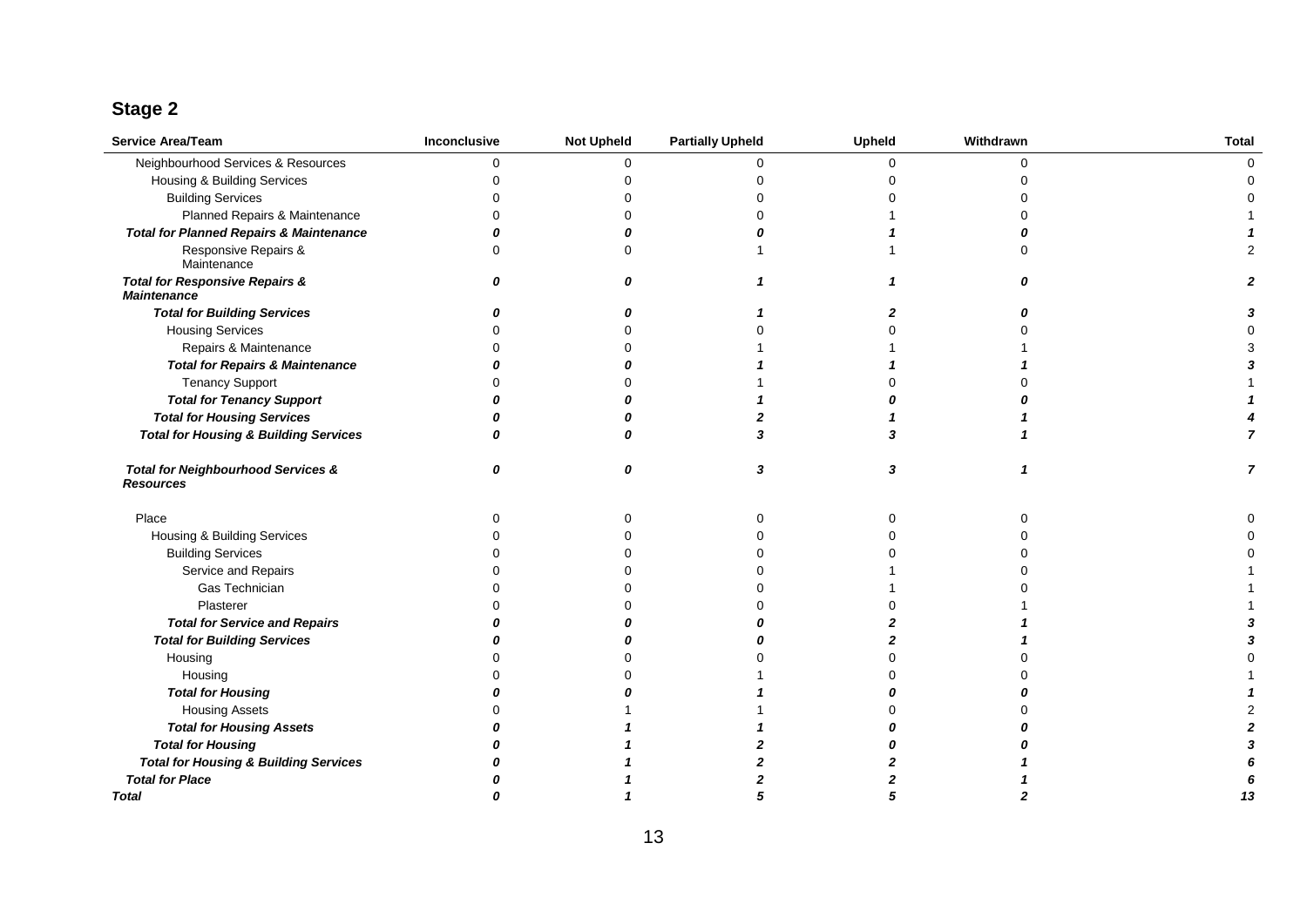#### **Stage 3**

The Tenants' Complaints Panel determined two complaints during 2014/15.

Having considered the first complaint the Panel concluded that the Council had acted reasonably and fairly in considering the complaint and that the complainant should accept the resolution offered by the Council. The Panel decided not to refer the matter to the Housing Ombudsman.

Having considered the second complaint the Panel concluded that the Council had acted reasonably and fairly in considering the complaint. As the complainant remained dissatisfied the Panel referred the matter to the Housing Ombudsman.

#### **Housing Ombudsman**

The Housing Ombudsman determined one complaint during 2014/15. Their decision was, *'Not Upheld: No Maladministration'.*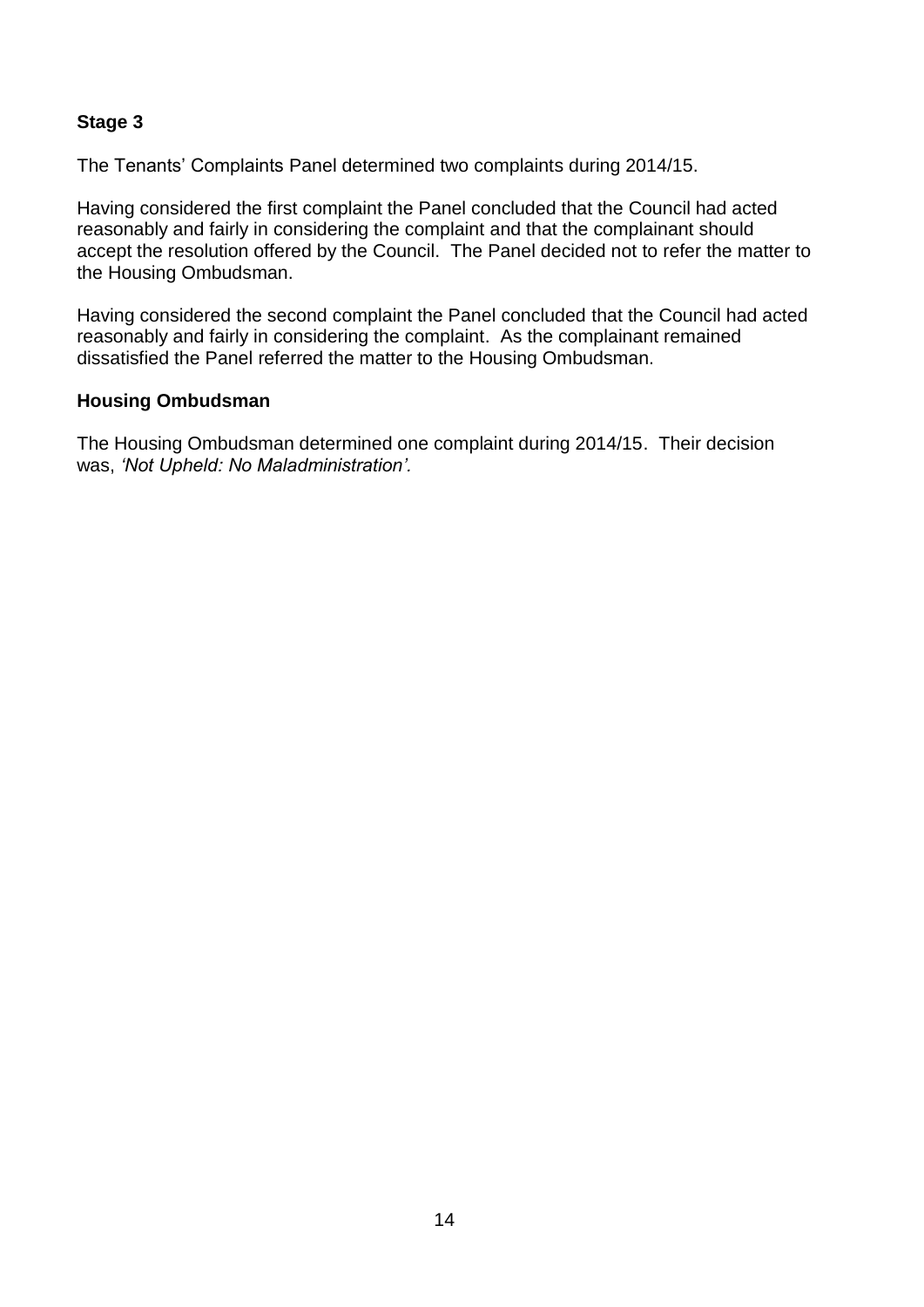#### **Organisational Learning**

All resolution and organisational learning actions identified as a result of complaints are assigned to a responsible manager and progress against those actions is monitored by the Complaints Manager. In addition to those actions taken to resolve individual complaints, several service improvements were made following complaint investigations during 2014/15. Some examples of these are detailed below.

Following a complaints for Planned Repairs and Maintenance and Responsive Repairs and Maintenance the Complaints Manager reminded Building Services staff of the need to ensure complaints are dealt with in accordance with the Council's Housing Complaints, Compliments and Comments Procedure.

Following another complaint for Responsive Repairs and Maintenance it was agreed all operatives (including new starters) would be made aware of our procedure for replacing door locks by including it as a regular agenda item at our Tool Box Talks and including it in inductions.

Following a complaint for Housing Management refresher training on the void management process was provided for Housing Management Officers.

Following a complaint for Repairs and Maintenance it was agreed that we would write to all those affected by works to boundary fences prior to works commencing.

Following a complaint for Tenancy Support refresher training to remind staff of the notice period required to terminate a tenancy was provided.

#### **Further Recommendations**

The timeliness of responding to complaints in accordance with the procedure should be addressed with Housing and Building Services staff.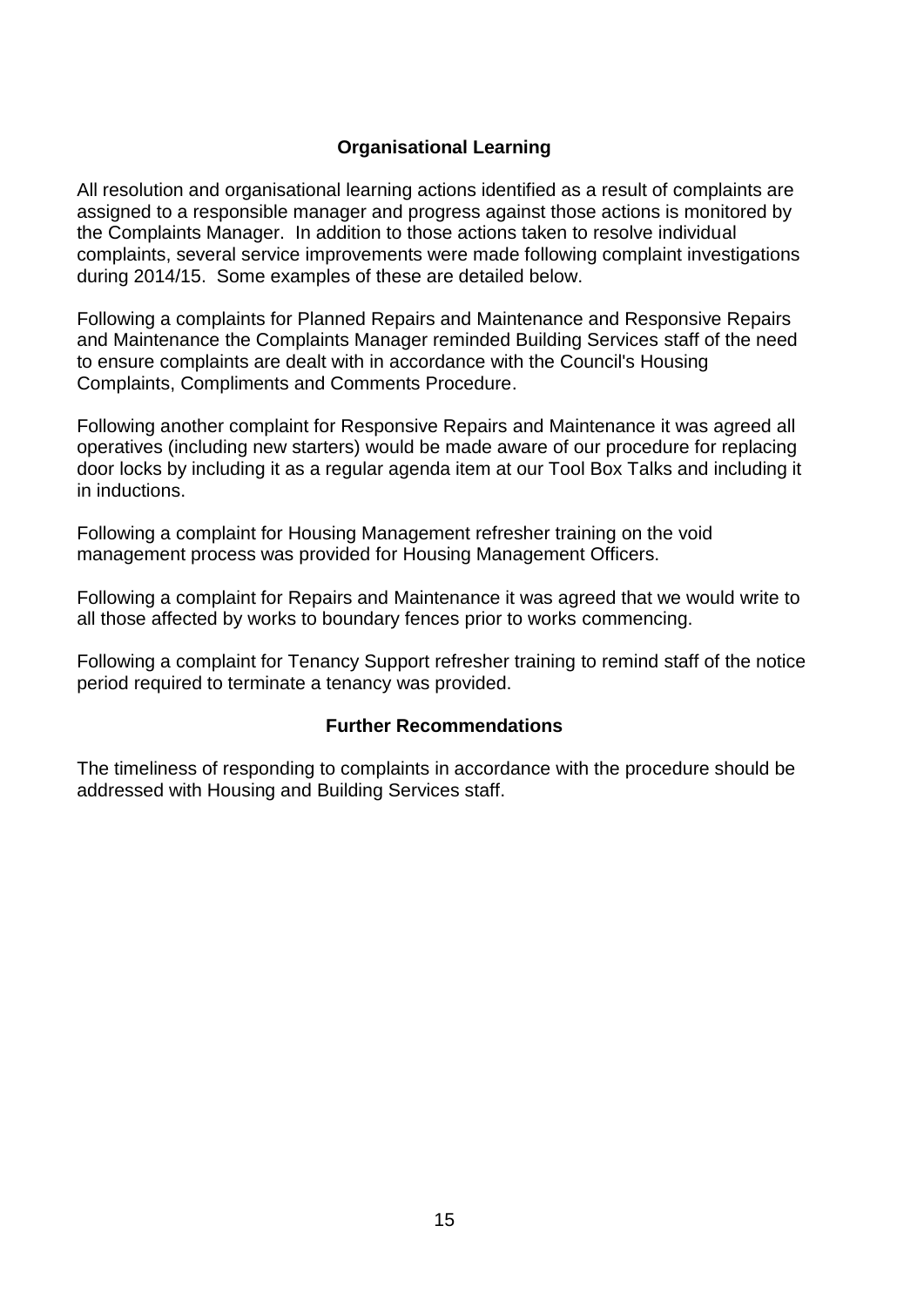# <span id="page-15-0"></span>**Performance against the Corporate Complaints, Compliments and Comments Procedure**

<span id="page-15-1"></span>The below graphs show performance in relation to those complaints acknowledged and responded to during 2014/15.

#### **Stage 1**





This is an increase from 91.40% in 2013/14.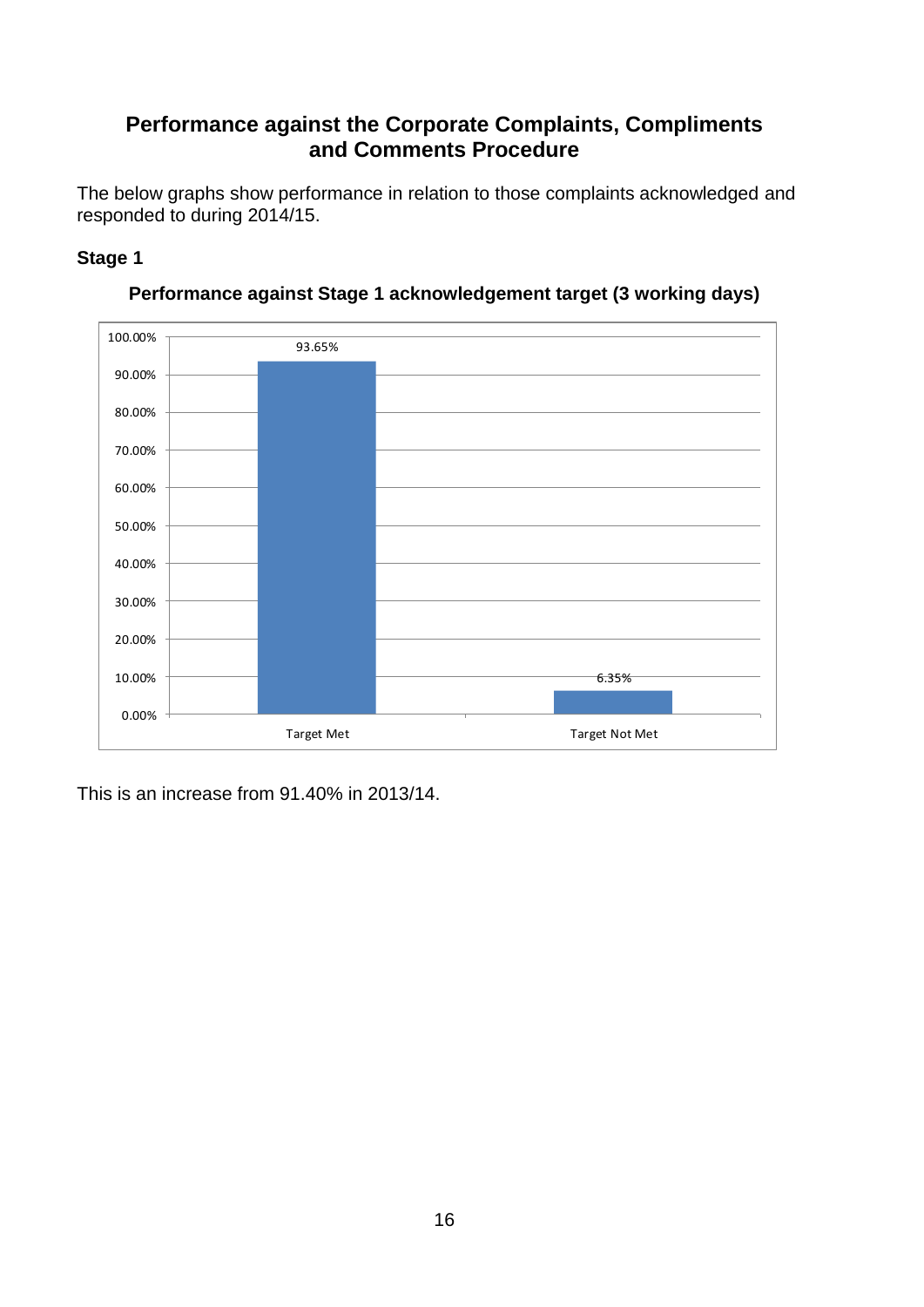

#### **Performance against Stage 1 response target (20 working days)**

This is a decrease from 64% in 2013/14. While it is important that officers work to the timescales it is recognised that this is not possible in all cases and that process should not necessarily come before successfully resolving the matter to the complainant's satisfaction. Where it is not going to be possible to meet the timescale, in accordance with the procedure, the responding officer should agree an extension with the complainant and maintain a dialogue throughout the course of the investigation.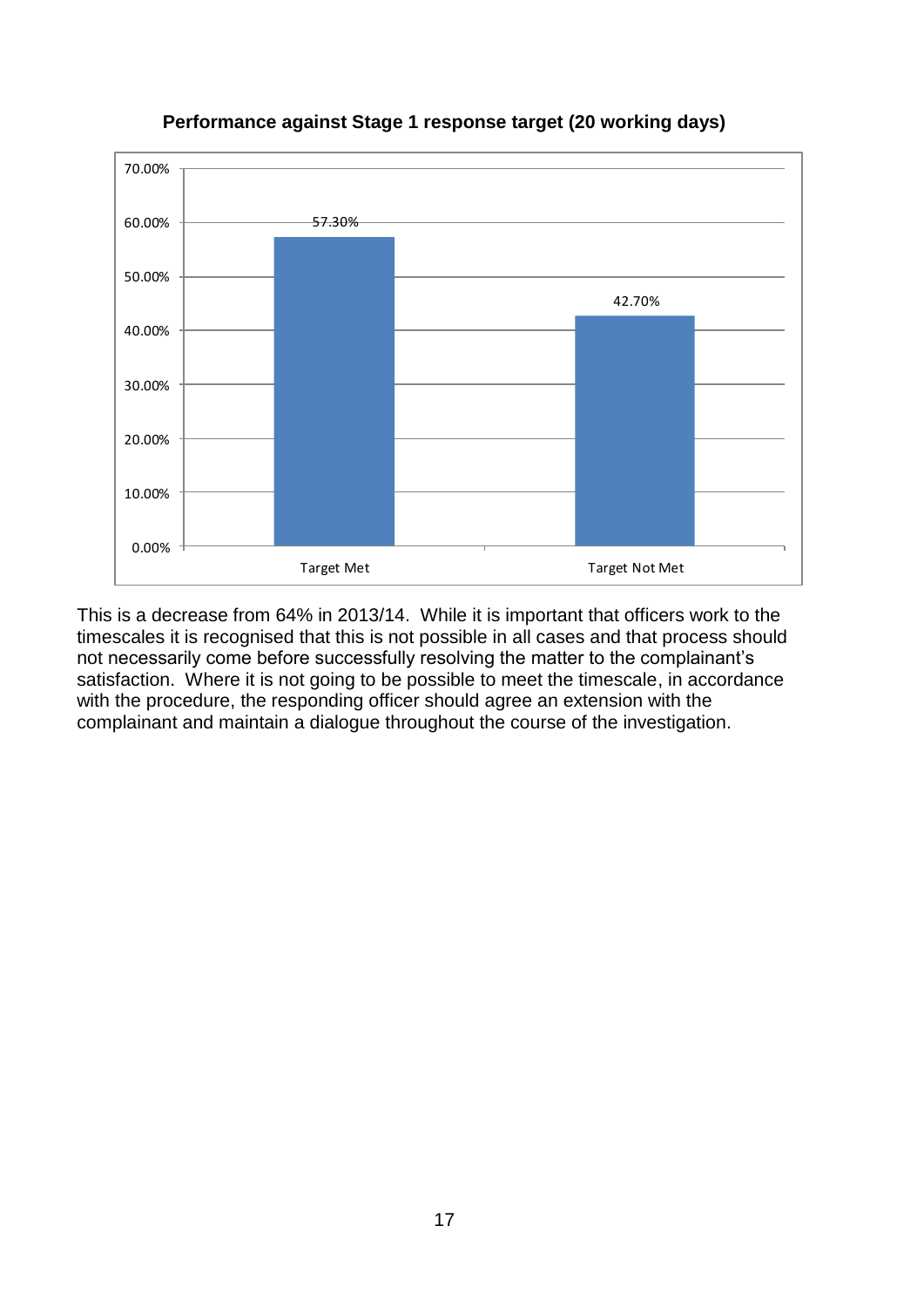# **Stage 2**



**Performance against Stage 2 acknowledgement target (3 working days)**

This is an increase from 91.70% in 2013/14. One complaint was not acknowledged within timescale.